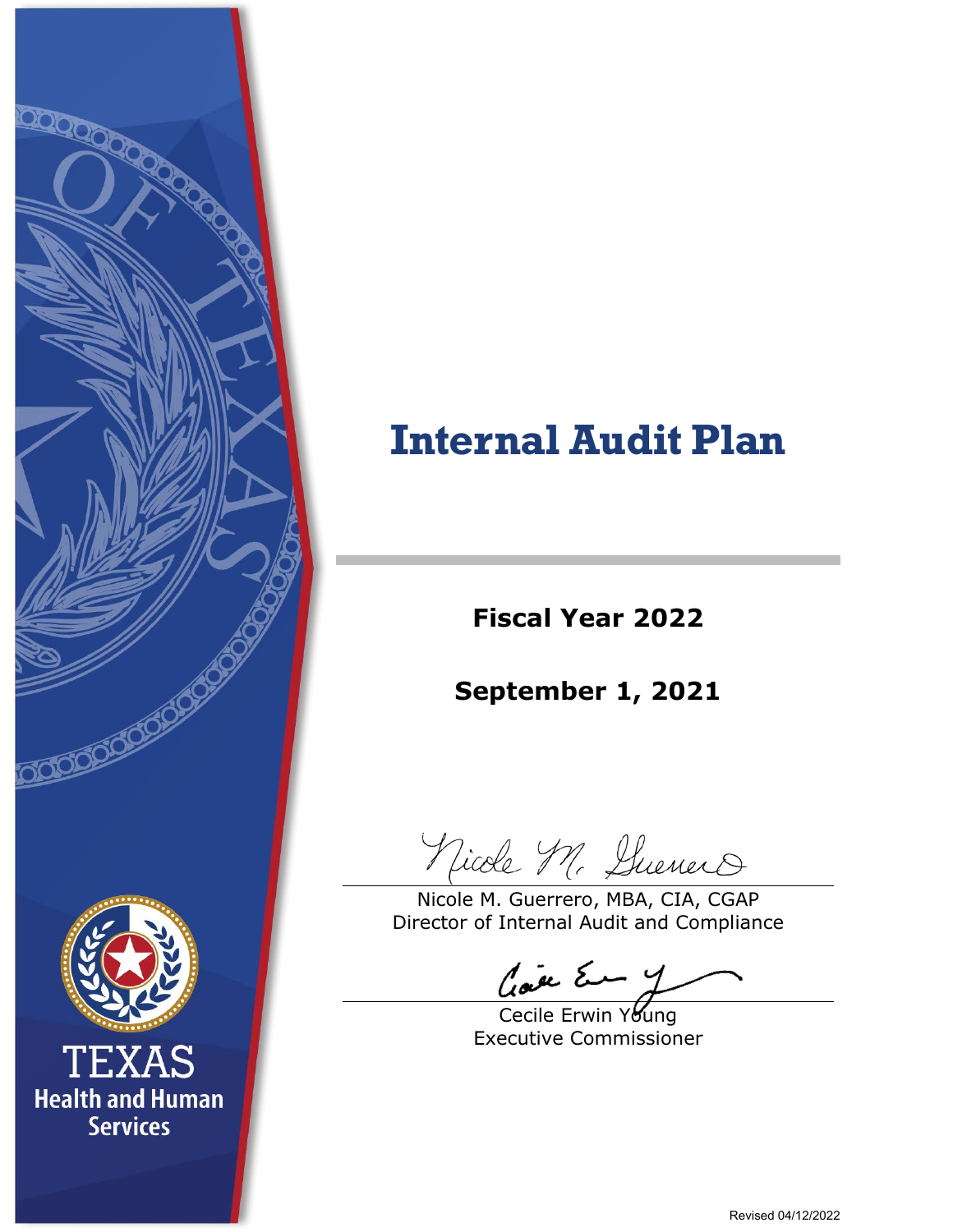# **Table of Contents**

<span id="page-1-0"></span>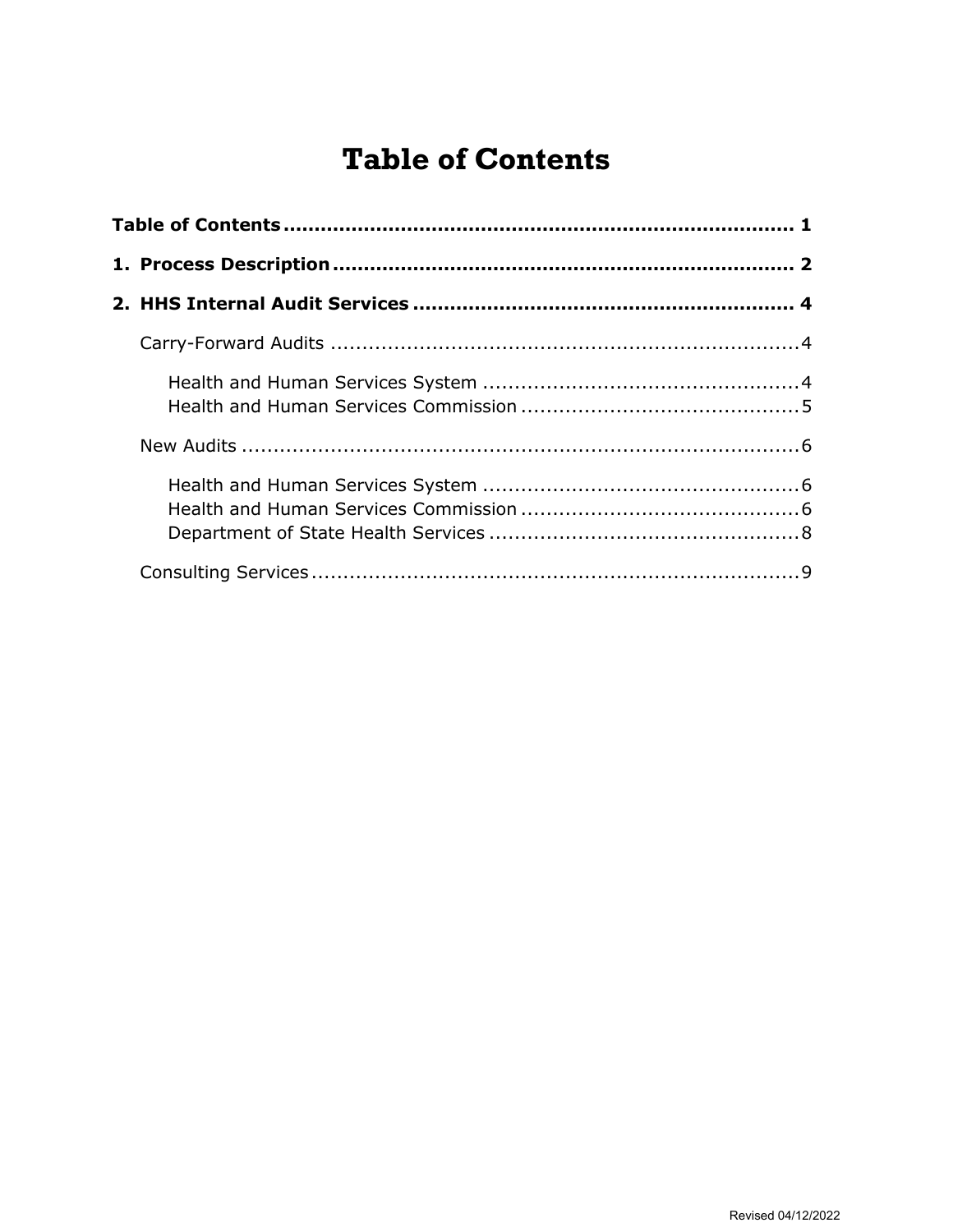# <span id="page-2-0"></span>**1.Process Description**

To facilitate more timely response to shifting risks, the Internal Audit Division has implemented a continuous risk assessment process and plans to update the audit plan as needed throughout the fiscal year. The process description for audit plan approval follows:

- 1. **Define the audit universe.** Develop a comprehensive list of "auditable units" (i.e., program areas/units, activities, processes, etc.). This includes an ongoing review of organizational charts, agency reports, and the Health and Human Services Commission and Department of State Health Services Strategic Plans. Criteria for selecting "auditable units" includes: level of contribution to HHS Goals and Strategies, the magnitude of impact on the organization, the level of importance to justify the cost of control, and the efficiency in minimizing auditable units when possible.
- 2. **Select and weight risk factors.** Risk factors are specific and identifiable sources of uncertainty or potential negative consequences. Risk is inherent to every auditable unit - what varies among units is the degree or level of risk. Level of risk is determined by the extent of impact to the agency as a whole, should the specific risk occur. Risk factors are selected by consideration of current issues by the Director of Internal Audit.
- 3. In addition, HHS Internal Audit **staff assesses risk on five additional risk factors** based on the Committee of Sponsoring Organizations' (COSO) Internal Control Framework:
	- Control Environment
	- Assessing Risk
	- Control Activities
	- Information and Communication
	- Monitoring Activities
- 4. **Prioritize auditable units** to assess overall risk level.
	- **Score:** HHS Internal Audit scored each auditable unit using the Internal Audit Risk Factors and Scoring Guide.
	- **Additional Points:** Areas identified as of interest or concern by executive management team members or the Director of Internal Audit received additional points at the discretion of the scoring team.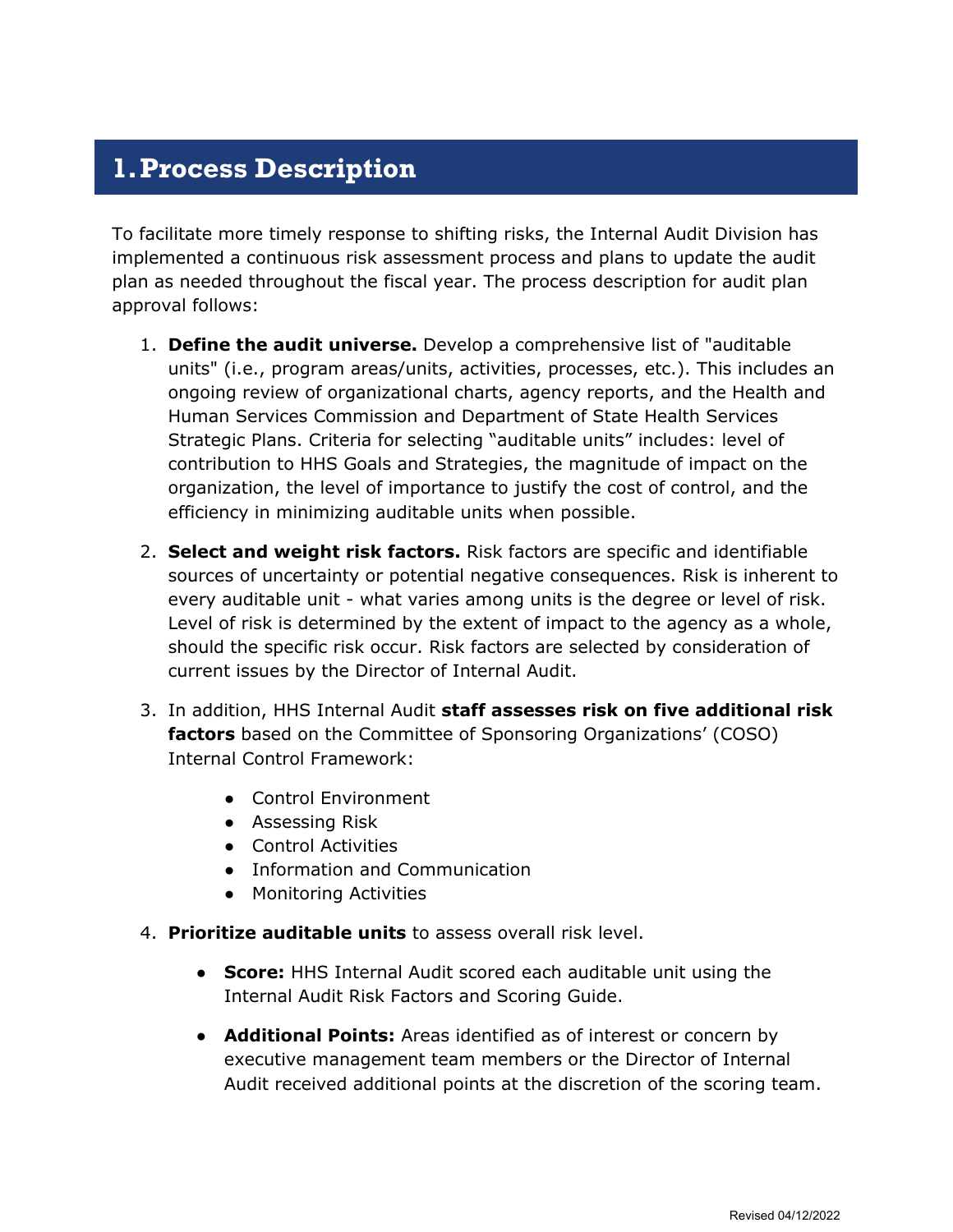- **Rank:** Calculate based on the sum of all scores and rank all units relative to one another. Identify high, medium and low risk areas.
- 5. **Monitoring and Updating Risk Assessment.** Information is gained and added to the risk assessment tool through routine meetings with agency management, information learned during audit work, external reports and notifications, and other sources that identify risks. Risks are perpetually monitored, and the risk assessment is updated as often as needed, to address the most current risks at HHS. The audit plan is monitored and assessed routinely, and amendments are proposed as appropriate.
- 6. **Identify Areas of Audit for the Proposed Fiscal Year 2022 Internal Audit Plan.** Based on available staff hours, review of audit history, input from executive management, and other factors develop a proposal for the Executive Commissioner's review and input.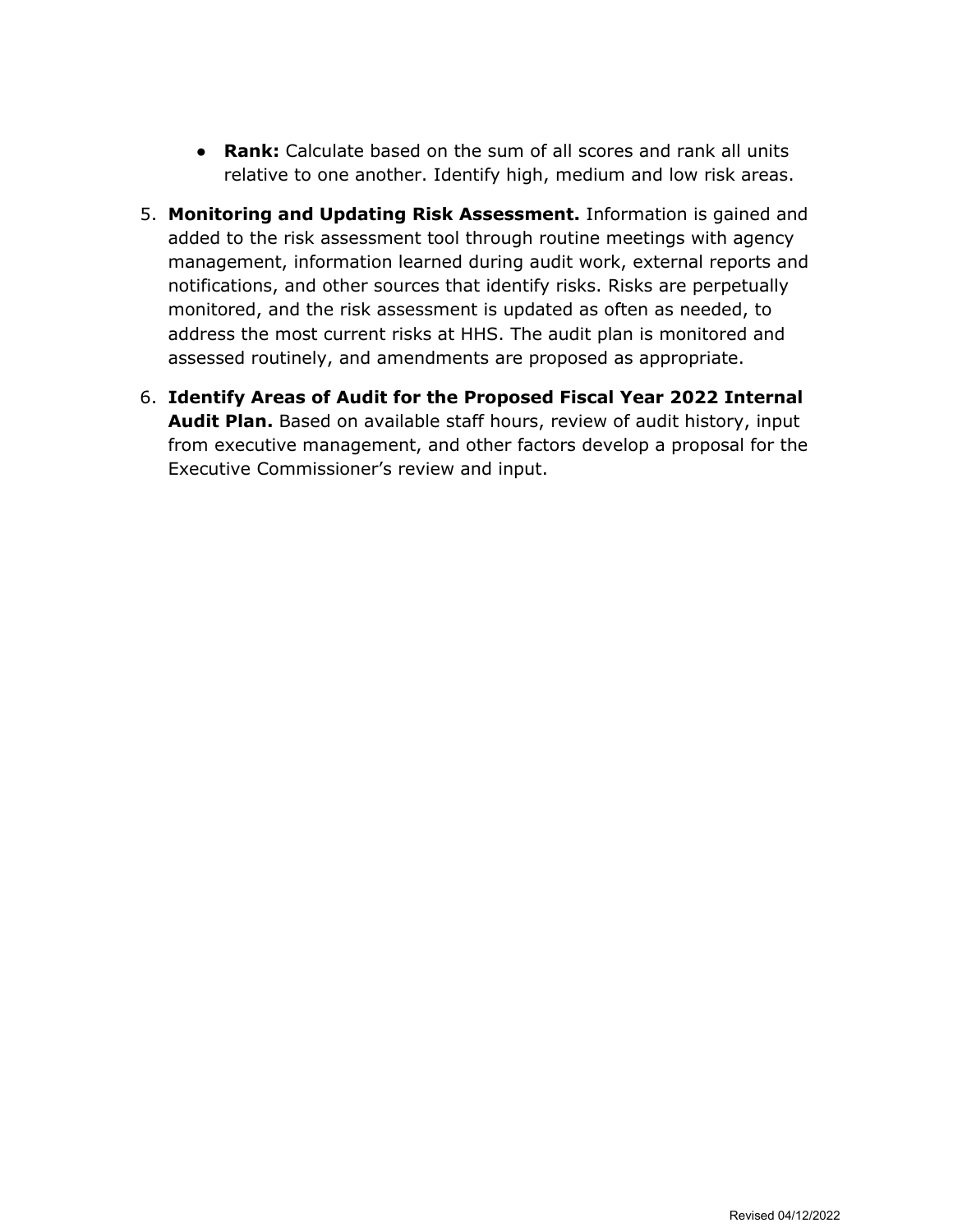# <span id="page-4-0"></span>**2.HHS Internal Audit Services**

Audits provide an independent assessment of processes or activities based on evaluation of management controls, testing of transactions, and review of evidence. Internal Audit management determines the nature and scope of each audit. Internal Audit projects conclude with written reports that provide information to management detailing the results of the audit and offer suggestions and recommendations for improvement. The audit projects planned for fiscal year 2022, including projects started in a previous fiscal year and planned to be completed in fiscal year 2022, are listed below with a brief description of each project.

### <span id="page-4-1"></span>**Carry-Forward Audits**

#### <span id="page-4-2"></span>**Health and Human Services System**

#### **Audit of Procurement Cards**

To determine whether the controls regarding the use of agency procurement cards are sufficient to (1) prevent or detect misuse; (2) ensure transactions are allowed, reviewed, and approved; and (3) ensure adequate records are maintained to support purchases.

#### **Audit of IT Infrastructure**

To provide reasonable assurance on the adequacy and effectiveness of cloud computing controls. The audit will specifically assess whether the:

- IT framework and strategy for cloud services are adequately designed and are in line with business and operational needs;
- risks associated with cloud computing are effectively managed; and
- HHS IT division ensures IT controls at the cloud providers are adequate and effective for optimal performance and security.

#### **Audit of CAPPS Procurement Scoring**

To determine the effectiveness of the design, implementation and utilization of the Procurement and Contracting Services (PCS's) CAPPS Scoring Tool in competitive procurements.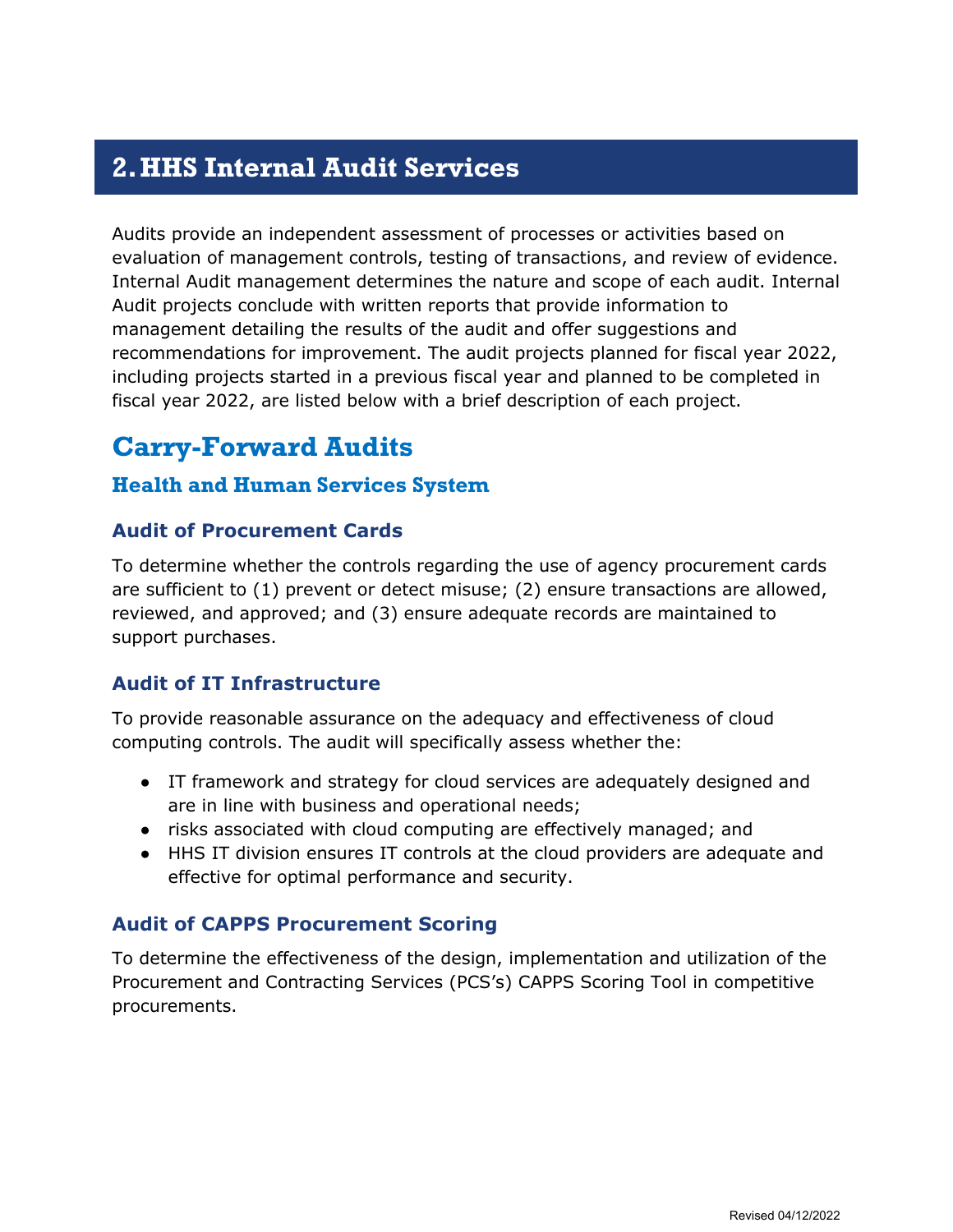#### <span id="page-5-0"></span>**Health and Human Services Commission**

#### **Audit of Adult Mental Health and Crisis Services**

Determine whether Adult Mental Health and Crisis services are delivered in accordance with contract requirements.

#### **Audit of Utilization Review**

Determine if Managed Care Utilization Review monitors that MCOs are using prior authorization and utilization review processes to ensure only necessary and appropriate services are authorized.

#### **Audit of Home and Community-Based Services-Adult Mental Health (HCBS-AMH)**

Determine if the HCBS-AMH Waiver program has efficient contract monitoring processes that are designed to ensure services delivery in accordance with contract requirements and effective utilization of resources.

#### **Audit of Youth Empowerment Services (YES) Waiver Programs**

Determine if the YES Waiver program has effective contract monitoring processes that are designed to ensure services delivery in accordance with contract requirements and efficient utilization of resources.

#### **Audit of Select Contracts**

To determine if select contracts are established, executed and managed in accordance with appropriate procedures and regulations.

#### **Audit of Premiums Payable System**

Assess the adequacy of select general, business process application, and user management controls in the Premiums Payable System.

#### **Audit of Provider Finance – Hospital Supplemental Payments**

Determine whether Hospital Services Uncompensated Care (UC) processes are designed to result in accurate, timely, and allowable payments to hospitals.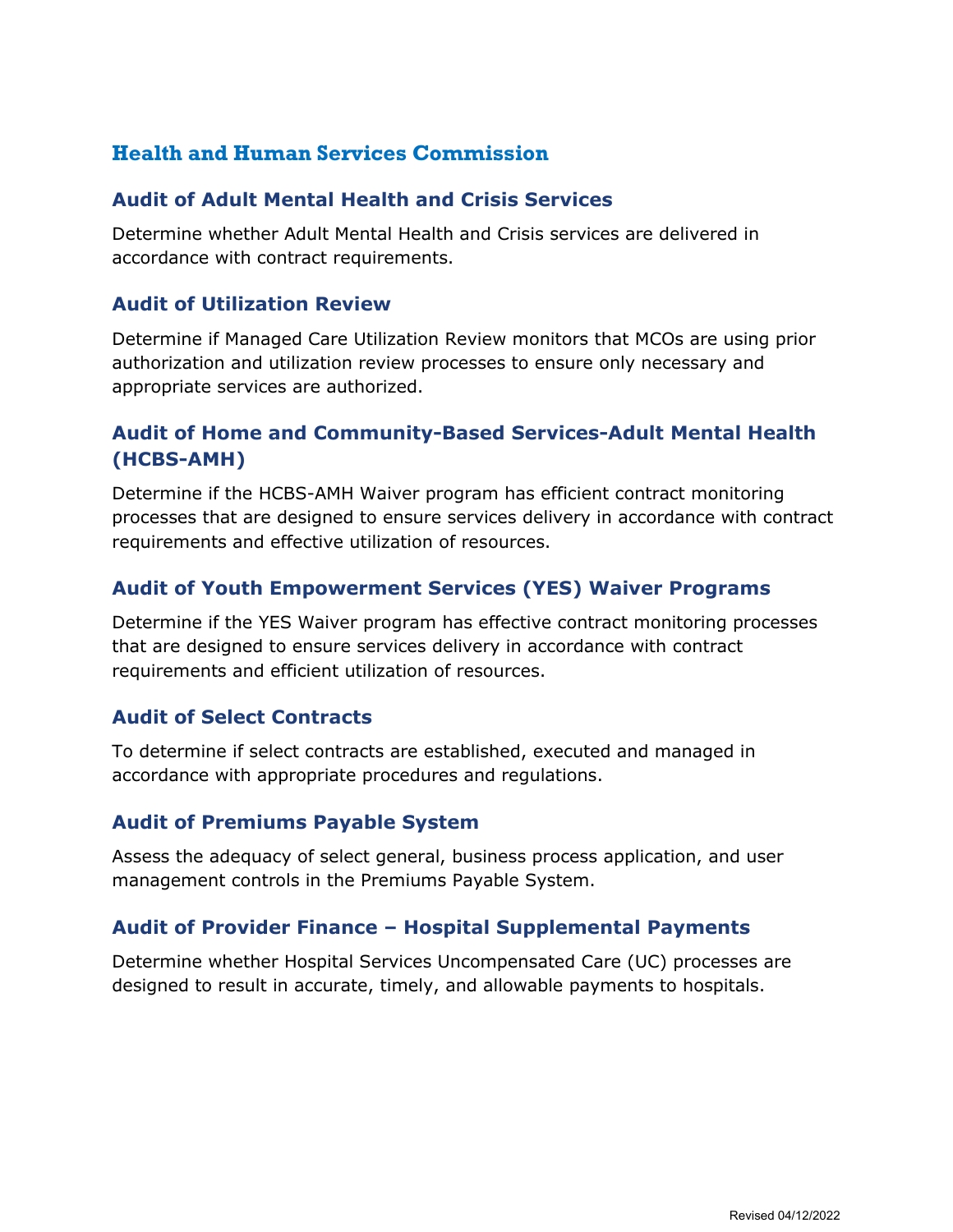# <span id="page-6-0"></span>**New Audits**

#### <span id="page-6-1"></span>**Health and Human Services System**

#### **Incident Reporting**

Determine if Information Technology security incidents are being identified, communicated, and reported by vendors and their subcontractors as required

#### **Vulnerability and Patch Management**

Assess the existence, design and effectiveness of information security controls implemented to detect, evaluate and remediate IT vulnerabilities including the patch management processes.

#### **IT Contract Management**

Determine if contract monitoring effectively ensures vendors are providing agreed upon services and information per contract requirements for select systems.

#### **IT General Controls Audit of Select Systems**

Determine if IT general controls for select systems minimize risk and comply with applicable standards and policies.

#### **Audit Verifications**

Perform verification on select prior audit recommendations reported by management as implemented.

#### <span id="page-6-2"></span>**Health and Human Services Commission**

#### **Petty Cash**

Determine whether effective controls exist over selected petty cash accounts to ensure transactions are appropriate and in compliance with policy.

#### **Office of the Ombudsman**

Determine if the Office of the Ombudsman processes support the effective and timely resolution of contacts made by HHS clients or consumers.

#### **2-1-1 Texas Information and Referral Network (TIRN)**

Determine if monitoring effectively ensures information communicated is accurate and contractors are providing services in accordance with contract terms.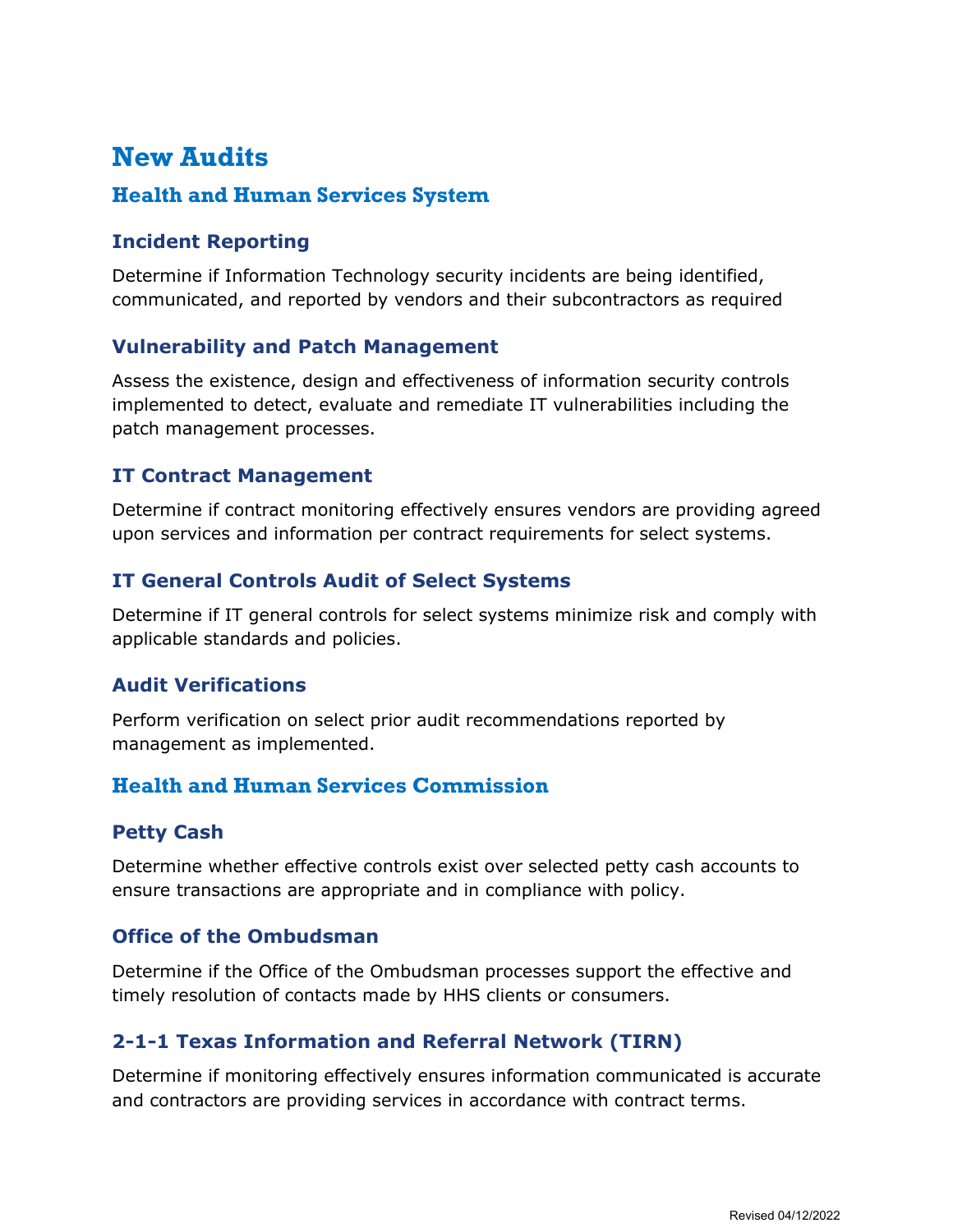#### **Community Care Services Eligibility**

Determine if processes are in place to ensure compliance with eligibility requirements and HHSC policies for obtaining, verifying, and retaining support for eligibility determinations.

#### **Audit of COVID-19 Funding at HHSC**

Determine if COVID-19 funding was appropriately distributed and utilized in accordance with federal requirements.

#### **Business Management of SSLC's and SH's**

Determine whether business services has effective monitoring in place to ensure state hospital and state supported living center expenditures are within appropriation levels.

#### **Medicaid and CHIP Services - Program Support & Interest List**

Determine whether processes in place to manage interest list activities and facilitate the eligibility and enrollment processes are timely and effective in preventing service delays and disruptions.

#### **Guardianship Program**

Determine whether Guardianship Program and agency policies and procedures ensure guardianship is created, transferred, maintained, and closed in accordance with applicable state requirements.

#### **Office of Inspector General Investigations and Reviews Section's Referral Process**

Determine if Investigations and Reviews has adequate processes to receive referrals regarding allegations of fraud, waste, and abuse from a variety of sources and that the referrals provided are reviewed, communicated, and followed up on according to applicable federal, state, and program requirements.

#### **Leasing Activities**

Assess the effectiveness of leasing activities to ensure that:

● Lease contracts contain standard language to provide for the agency's best interests, and contracts are properly approved, monitored, and recorded for tracking.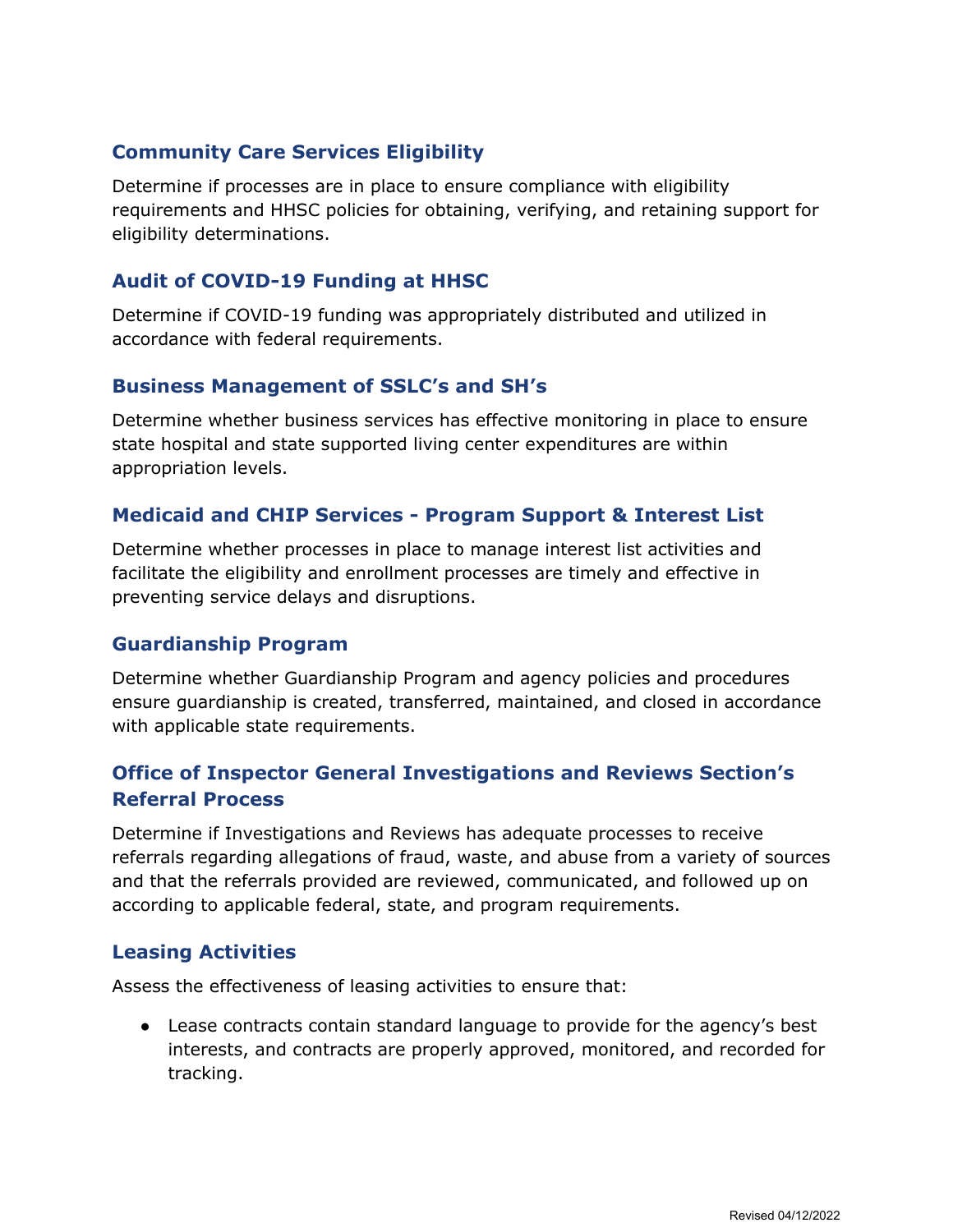- Rates and terms in the lease contracts are best value for the state and/or fair market value.
- Conflict of Interest forms are signed and contain language that demonstrates that conflicts of interest that are not disclosed will face penalties.
- Renters/lessees comply with financial and special terms of contracts.
- Timely follow-up is performed on missed or late lease/rental payments.
- Collection and/or deposit of lease/rental payments are in compliance with agency policy.

#### **Cost Reporting, Time, and Accountability Review**

Determine whether cost report reviews performed help ensure data is complete, accurate, allowable and timely for use in developing select rates.

#### **Payroll, Time, Labor, and Leave**

Determine whether processes over payroll, time, labor, and leave ensure employees are compensated accurately and any overpayments are effectively recouped.

#### **Emergency Procurement of Contracts**

Determine whether emergency procurements comply with state requirements, policy, and allow for the proper procurement of goods and services.

#### <span id="page-8-0"></span>**Department of State Health Services**

#### **COVID-19 Funding at DSHS**

Determine if COVID-19 funding was appropriately distributed and utilized in accordance with federal requirements.

#### **Newborn Screening Care Coordination**

Determine if Newborn Screening Care Coordination has processes to:

- support accurate, complete, and timely testing of all babies born in Texas
- address all abnormal screening results appropriately through follow-up and case management services.

#### **Select Contracts at DSHS**

Determine if select contracts are established and executed in accordance with appropriate procedures and regulations.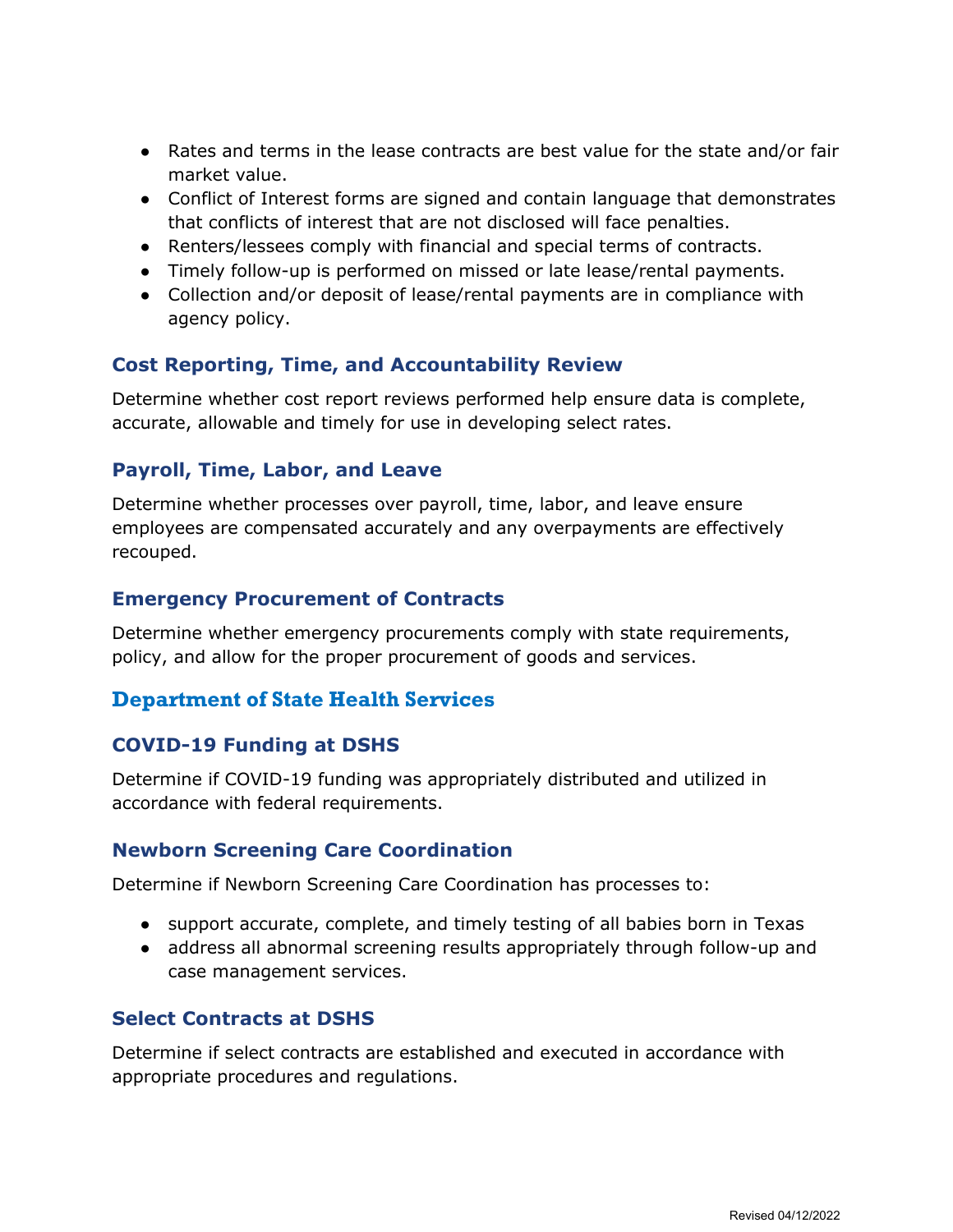# <span id="page-9-0"></span>**Consulting Services**

In addition to audit services, Internal Audit Division also performs consulting services intended to add value and improve governance, risk management, and control processes. Consulting services are advisory in nature and are generally performed at the specific request of management. The work performed is subject to Internal Audit's agreement with management regarding project scope and objectives and is based on Internal Audit's consideration of potential impairments to independence and objectivity. When performing consulting services, Internal Audit maintains independence and objectivity and does not assume management responsibilities. The Director makes the determination to accept these engagements based on resources available in the Internal Audit Division subject to Executive Commissioner approval.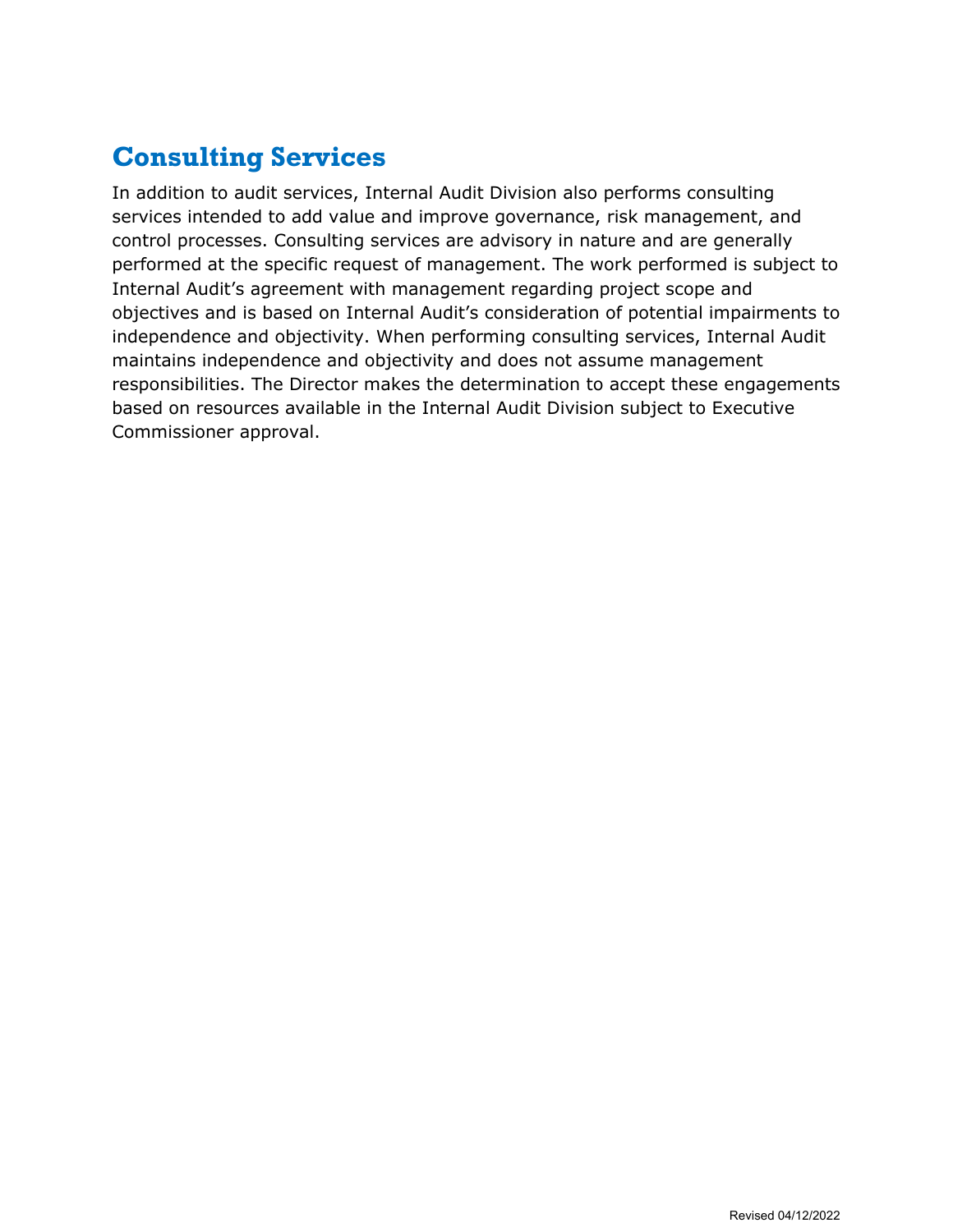The following changes were approved to the Fiscal Year 2022 Internal Audit Plan by Executive Commissioner Cecile Erwin Young.

#### **Effective October 1, 2021**

#### **Audit of IT Infrastructure (removed from plan)**

To provide reasonable assurance on the adequacy and effectiveness of cloud computing controls. The audit will specifically assess whether the:

- IT framework and strategy for cloud services are adequately designed and are in line with business and operational needs;
- risks associated with cloud computing are effectively managed; and
- HHS IT division ensures IT controls at the cloud providers are adequate and effective for optimal performance and security.

#### **Effective February 3, 2022**

#### **Incident Reporting (removed from plan)**

Determine if Information Technology security incidents are being identified, communicated, and reported by vendors and their subcontractors as required.

#### **Effective April 12, 2022**

#### **Leasing Activities (removed from plan)**

Assess the effectiveness of leasing activities to ensure that:

- Lease contracts contain standard language to provide for the agency's best interests, and contracts are properly approved, monitored, and recorded for tracking.
- Rates and terms in the lease contracts are best value for the state and/or fair market value.
- Conflict of Interest forms are signed and contain language that demonstrates that conflicts of interest that are not disclosed will face penalties.
- Renters/lessees comply with financial and special terms of contracts.
- Timely follow-up is performed on missed or late lease/rental payments.
- Collection and/or deposit of lease/rental payments are in compliance with agency policy.